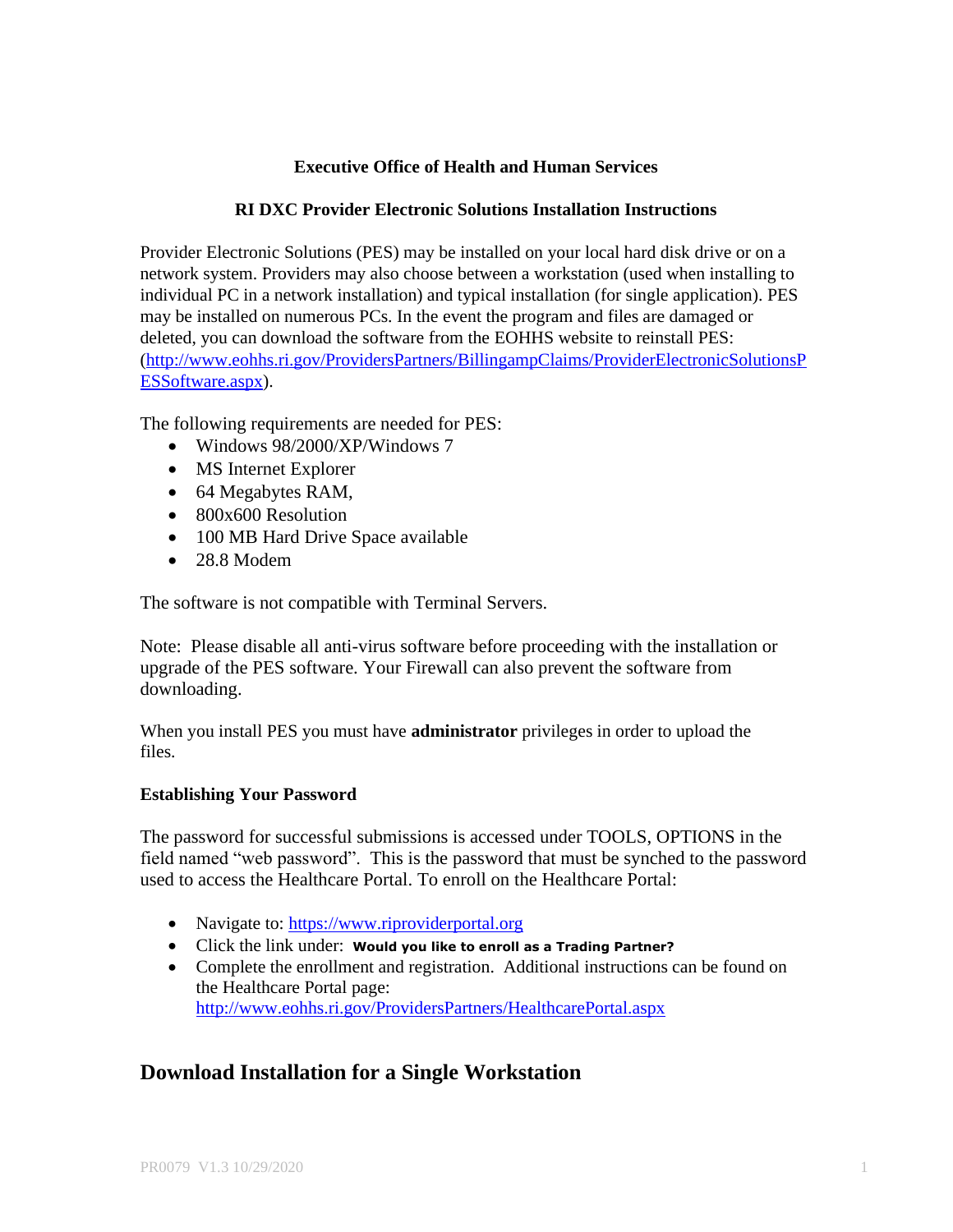Please note:

If you install the application as a Typical installation on more than one PC, you will not be able to share data between the PCs.

You may obtain the current HIPAA compliant version of PES via the EOHHS Web Site. Go to [https://www.eohhs.ri.gov,](https://www.eohhs.ri.gov/) hover over Providers and Partners then select Billing and Claims, then select Provider Electronic Solutions (PES) Software, then choose the appropriate link under the Full Installation:

Once the software has downloaded to your computer navigate to the download folder and double click on the 2.12 executable. This will begin the self-extraction and installation process to your C Drive.

| $\Box$ Open with WinZip $\blacktriangledown$<br>Organize - | New folder<br>Print                                      |                    |                    |                 | <b>胆 ▼</b> | $\Box$ | 0 |
|------------------------------------------------------------|----------------------------------------------------------|--------------------|--------------------|-----------------|------------|--------|---|
| Favorites                                                  | Name                                                     | Date modified      | Type               | Size            |            |        |   |
| Desktop                                                    | RI_v0212_setup.zip                                       | 11/4/2020 11:03 A  | WinZip File        | 13,008 KB       |            |        |   |
| <b>Downloads</b>                                           | <b>OfficeSetup.exe</b>                                   | 10/23/2020 8:44 A  | Application        | 6,360 KB        |            |        |   |
| <b>Recent Places</b>                                       | ChromeSetup.exe                                          | 10/20/2020 4:06 PM | Application        | 1.287 KB        |            |        |   |
| R kmurphy37                                                | Series_List.pdf                                          | 10/8/2020 1:51 PM  | Adobe Acrobat D    | 93 KB           |            |        |   |
| OneDrive - DXC Production                                  | $\Box$ Handout.pdf                                       | 10/8/2020 1:50 PM  | Adobe Acrobat D    | 139 KB          |            |        |   |
|                                                            | Cisco WebEx Add-On.exe                                   | 10/8/2020 11:59 A  | Application        | 2,293 KB        |            |        |   |
| Libraries                                                  | hcpcs2020 anweb.zip                                      | 10/6/2020 12:55 PM | <b>WinZip File</b> | 1,841 KB        |            |        |   |
| Documents                                                  | McAfee CCMA Tagging for CSC ePO Serv                     | 7/20/2020 11:15 A  | Application        | 153 KB          |            |        |   |
| Music                                                      | Avaya one-X Communicator.exe                             | 7/20/2020 10:40 A  | Application        | 126.085 KB      |            |        |   |
| Pictures                                                   | NICU Carve-Out Guidelines.doc                            | 6/10/2020 9:41 AM  | Microsoft Word 97  | <b>44 KB</b>    |            |        |   |
| Videos                                                     | attachments.zip                                          | 4/29/2020 3:53 PM  | <b>WinZip File</b> | 2.156 KB        |            |        |   |
|                                                            | 图 DRG_calculator_2019.xlsx                               | 4/27/2020 12:15 PM | Microsoft Excel W  | 119 KB          |            |        |   |
| <b>IM</b> Computer                                         | <b>DE DRG_calculator_2018.xlsx</b>                       | 4/27/2020 12:15 PM | Microsoft Excel W  | 117 KB          |            |        |   |
| $\blacktriangleright$ SOE (C:)                             | <sup>图</sup> DRG_calculator_2019 (1).xlsx                | 12/4/2019 2:21 PM  | Microsoft Excel W  | 119 KB          |            |        |   |
| common (\\15.182.181.30) (I:)                              | <sup>图</sup> DRG_calculator_2018 (4).xlsx                | 12/4/2019 9:39 AM  | Microsoft Excel W  | 117 KB          |            |        |   |
| richaka (\\15.182.181.30\home) (J:)                        | Change Password.zip                                      | 2/14/2019 11:26 A  | <b>WinZip File</b> | 1 KB            |            |        |   |
| dept1 (\\15.182.181.30) (K:)                               | ps-pulse-win-5.3r4.1-b1183-64bitinstaller                | 2/6/2019 9:17 AM   | <b>WinZip File</b> | 14.324 KB       |            |        |   |
| dept2 (\\15.182.181.30) (L:)                               | HCIT User - Rhode Island.zip                             | 1/10/2019 3:00 PM  | <b>WinZip File</b> | 1 <sub>KB</sub> |            |        |   |
| apps (\\15.182.181.30) (P:)                                | download.m3u8                                            | 1/10/2019 12:06 PM | M3U8 File          | $2$ KB          |            |        |   |
|                                                            | JavaSetup8u191.exe                                       | 12/3/2018 11:56 A  | Application        | 1.846 KB        |            |        |   |
| Network                                                    | MobaXterm Installer v10.9.zip                            | 11/8/2018 11:45 A  | <b>WinZip File</b> | 26,799 KB       |            |        |   |
|                                                            | ZixMail_Outlook_2010-2016_32bit_v521.z 11/6/2018 3:23 PM |                    | <b>WinZip File</b> | 318,596 KB      |            |        |   |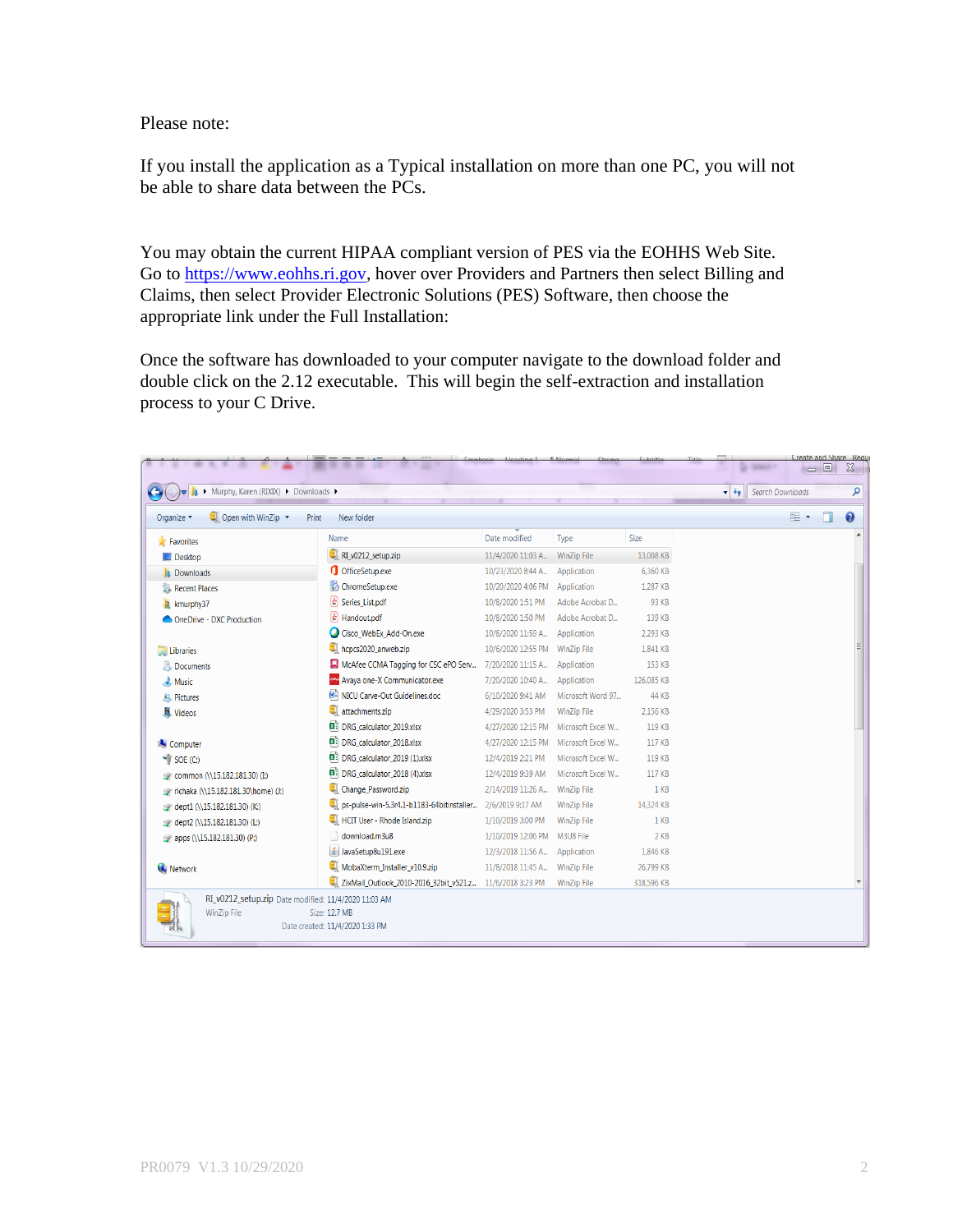The process below will begin once you have launched the wizard. Follow the steps below:



Click on next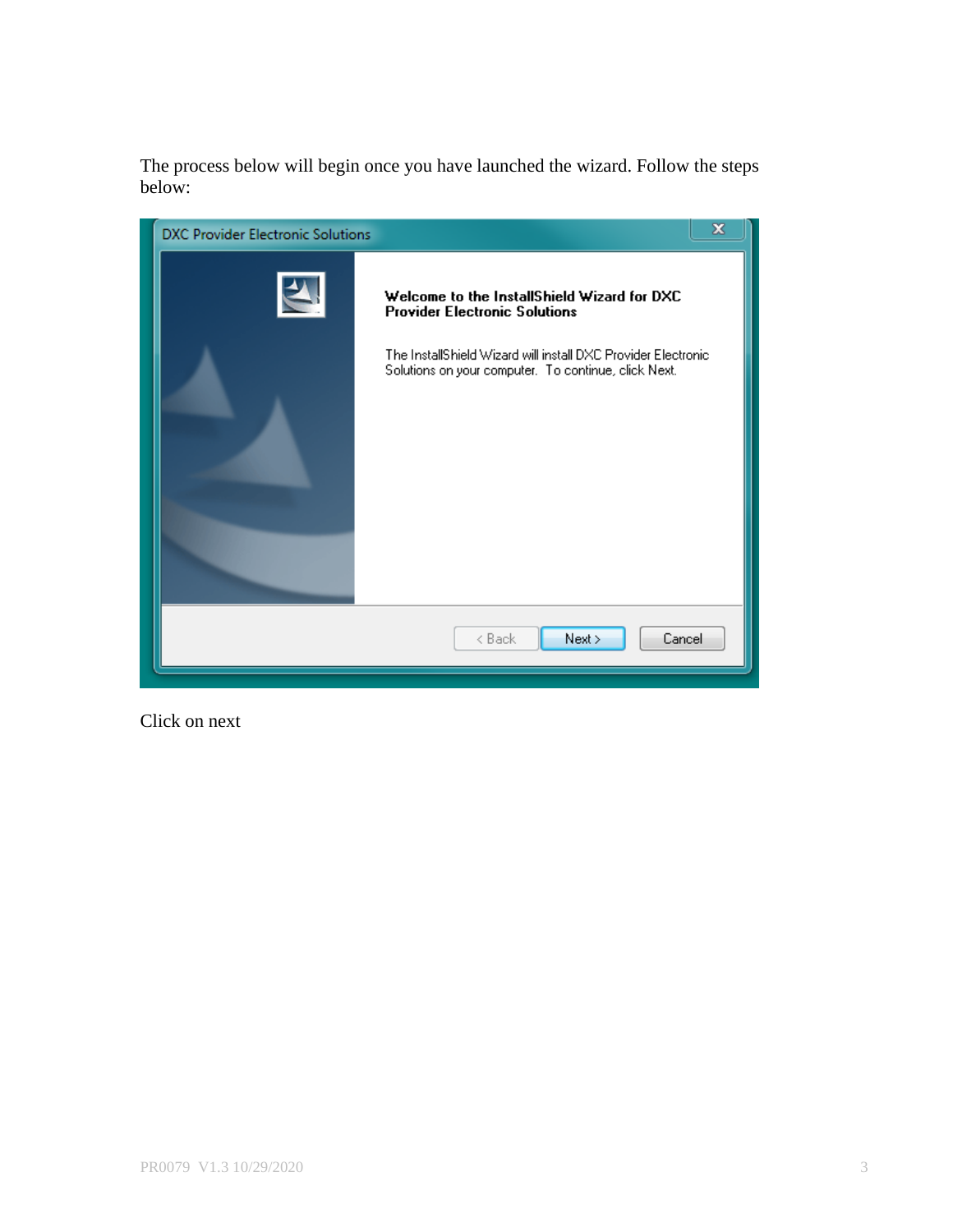| <b>DXC Provider Electronic Solutions</b>                        |                                                                                                                                                              | x |
|-----------------------------------------------------------------|--------------------------------------------------------------------------------------------------------------------------------------------------------------|---|
| Setup Type<br>Select the setup type that best suits your needs. |                                                                                                                                                              |   |
| Click the type of setup you prefer.                             |                                                                                                                                                              |   |
| Typical                                                         | Description                                                                                                                                                  |   |
| Workstation                                                     | This is the default setup type.<br>The DXC Provider Electronic<br>Solutions application and an<br>initialized database will be<br>installed on your machine. |   |
| InstallShield<br>< Back                                         | Next<br>Cancel                                                                                                                                               |   |

Select Typical for the single workstation installation and click next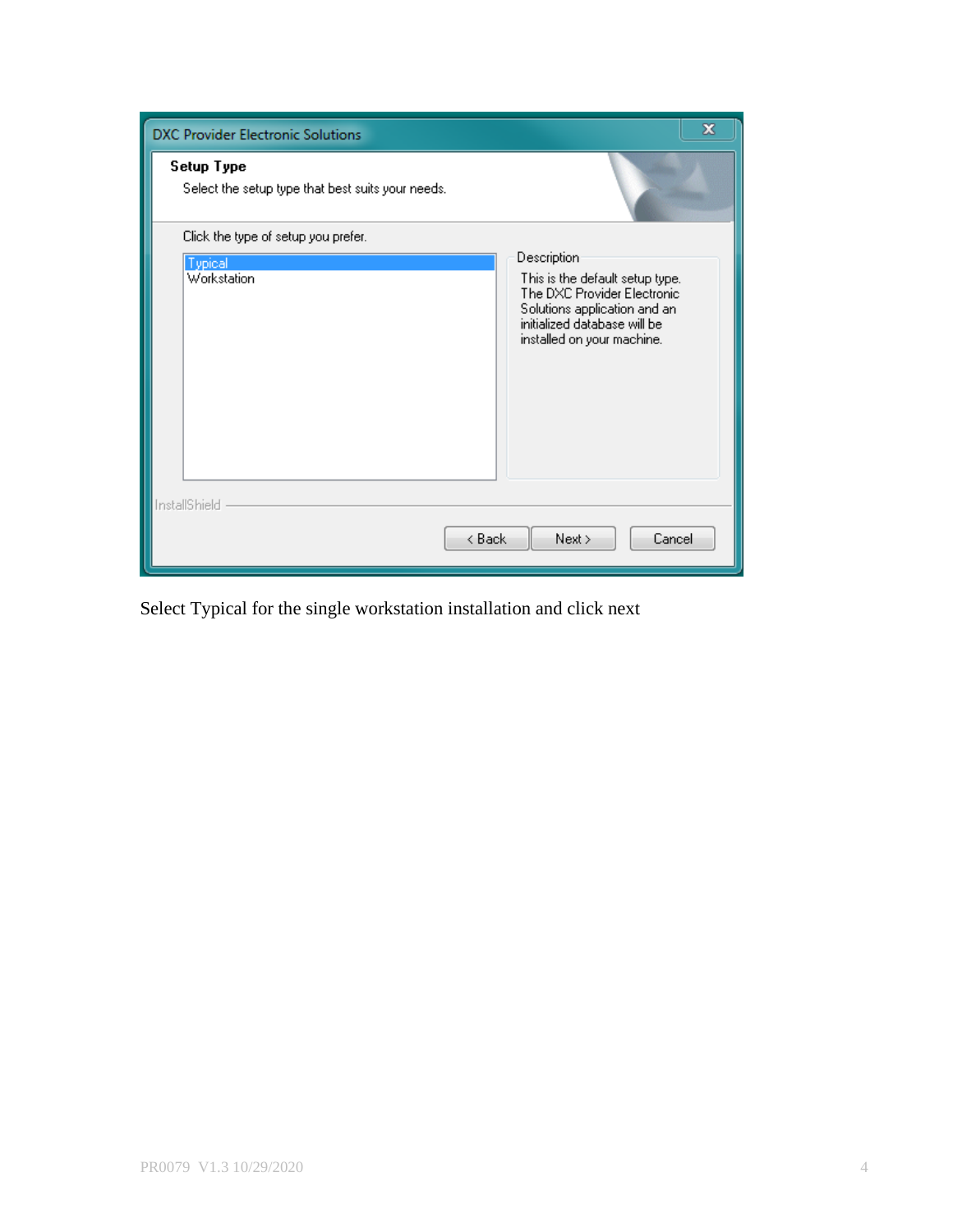Select next below for the default setup to the C Drive

| x<br><b>DXC Provider Electronic Solutions</b>                                                                       |
|---------------------------------------------------------------------------------------------------------------------|
| <b>Choose Destination Location</b>                                                                                  |
| Select folder where setup will install files.                                                                       |
| Setup will install DXC Provider Electronic Solutions in the following folder.                                       |
| To install to this folder, click Next. To install to a different folder, click Browse and select<br>another folder. |
|                                                                                                                     |
|                                                                                                                     |
| <b>Destination Folder</b>                                                                                           |
| Browse<br>c:\rihipaa                                                                                                |
| InstallShield                                                                                                       |
| < Back<br>Next<br>Cancel                                                                                            |

Select Okay in the next screen and the Install Wizard Window Complete will appear.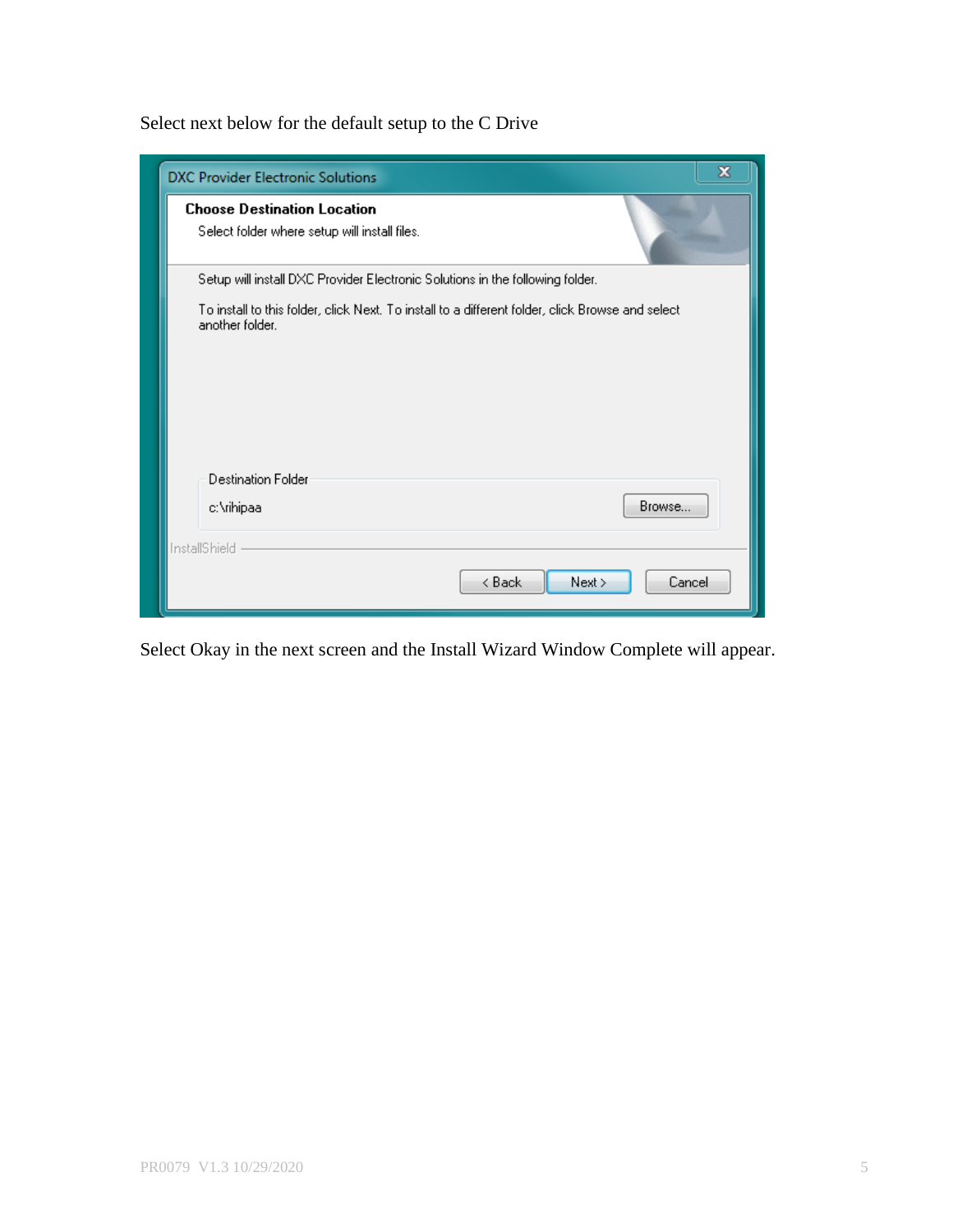| <b>DXC Provider Electronic Solutions</b>                                               |
|----------------------------------------------------------------------------------------|
| <b>Choose Database Destination Location</b>                                            |
| Setup will install DXC Provider Electronic Solutions Database in the following folder. |
| ΣŜ<br><b>DXC Provider Electronic Solutions</b>                                         |
| Please note the database destination folder for future WORKSTATION<br>setups.<br>OK    |
| Browse<br>c:\rihipaa                                                                   |
| InstallShield<br>< Back<br>Next<br>Cancel                                              |

# Click on FINISH. The software has been installed.

| <b>DXC Provider Electronic Solutions</b> |                                                                                                                              |  |  |  |
|------------------------------------------|------------------------------------------------------------------------------------------------------------------------------|--|--|--|
| $\blacktriangle$                         | <b>InstallShield Wizard Complete</b><br>Setup has finished installing DXC Provider Electronic Solutions<br>on your computer. |  |  |  |
|                                          | Finish<br>< Back<br>Cancel                                                                                                   |  |  |  |

**Proceed to the following pages for set-up instructions.**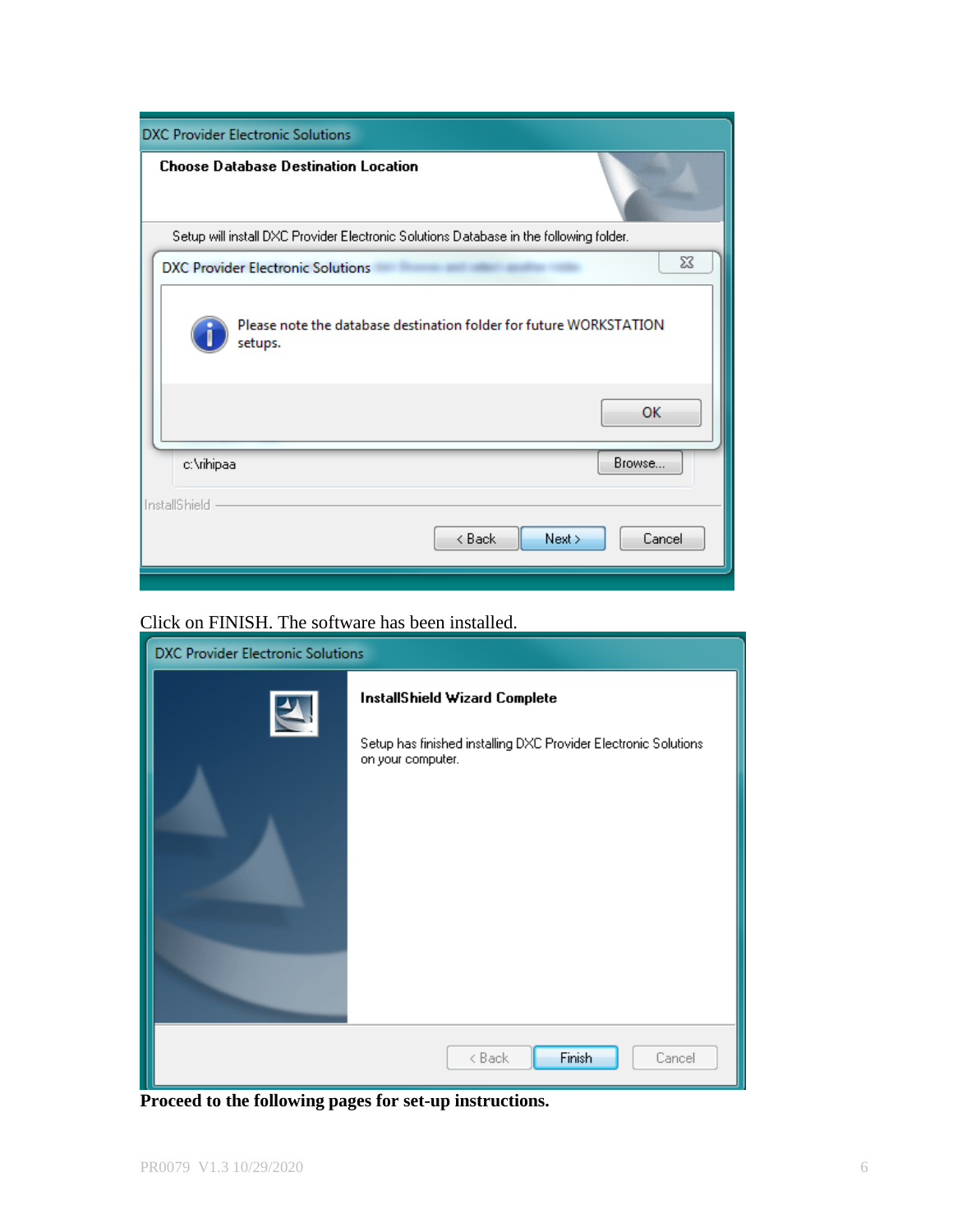# Network Installation

Several users may access Provider Electronic Solutions at the same time. To install the application for use by several users, you will need to perform a network installation. The following instructions will install the shared database on a network.

Follow the instructions above for a single installation but save the software to your network. When asked for the type of installation, select Typical. Select the location on your PC or accept the default directory for the application. Click Next. For the location of the database, select the directory on the network where you want the database to be located. \*\*\***The software application and the database must reside on the same drive**. \*\*\* This will allow users from multiple PCs to access the application data. Click Ok to begin the set up and when the Install Wizard Shield Screen appears click complete.

Repeat this process on the individual PC's of the users. When prompted for the type of installation, select Workstation instead of Typical. When prompted, enter the location on the network where the database was installed.

Proceed to the Set-Up instructions below.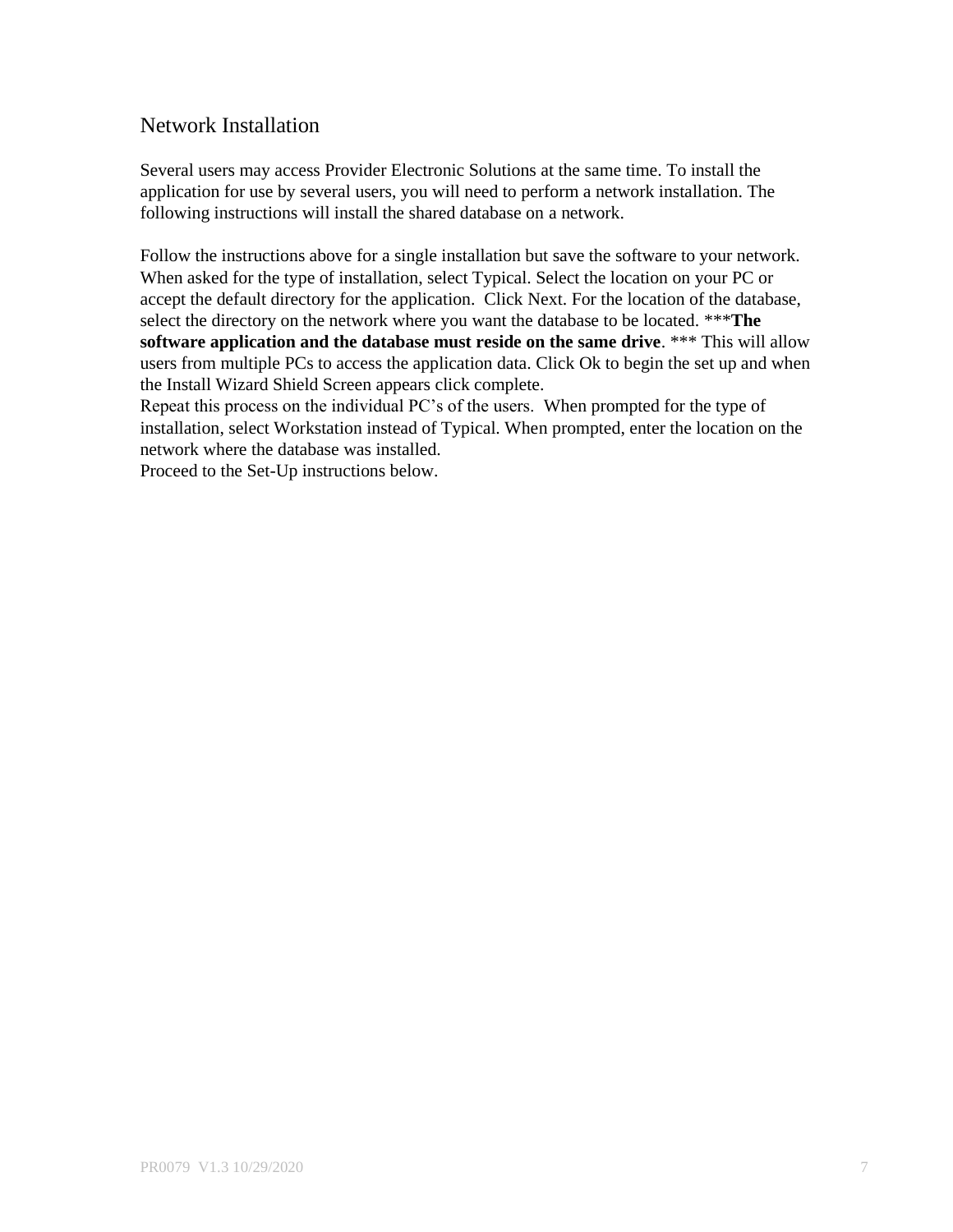### **Set-Up Instructions**

#### **Accessing the Program**

- Double click on icon for RI Provider Electronic Solutions
- Double click on the DXC icon
- You will prompted to enter a password type in "dxc-pes"
- The message password expired will appear on your screen
- Click OK
- Type in dxc-pes in the Old Password Field
- Type in your new password in New password and re-enter that same information in the Re-Key New Password \*\*must be 6 to 8 characters
- Select a Security question and key the answer twice.
- The main menu will appear with a message asking the user if they wish to set up their OPTIONS at this time, click **ok**

### **IMPORTANT MUST COMPLETE**

**Setting Up your billing OPTIONS will allow access for directly billing your claims to DXC as well as accessing the RI Provider Healthcare portal.** Failure to complete this step will prevent you for submitting your claims. Complete the Batch Tab under Options by following the instructions below.

#### **Batch Tab**

- Enter your trading partner ID assigned by DXC in the Trading Partner ID Field
- Re-enter your trading partner ID for the Web Logon Field
- Enter your new password (the password that you created on the EOHHS Healthcare Portal for your trading partner ID, See page 1 for steps on how to do this.)
- Select the appropriate entity type qualifier
- Enter Last and First or Organization name as appropriate
- Type in Contact Name
- Select method of contact (ie:  $TE$  telephone,  $FX fax$ ). If entering phone number enter the appropriate number including area code – no dashes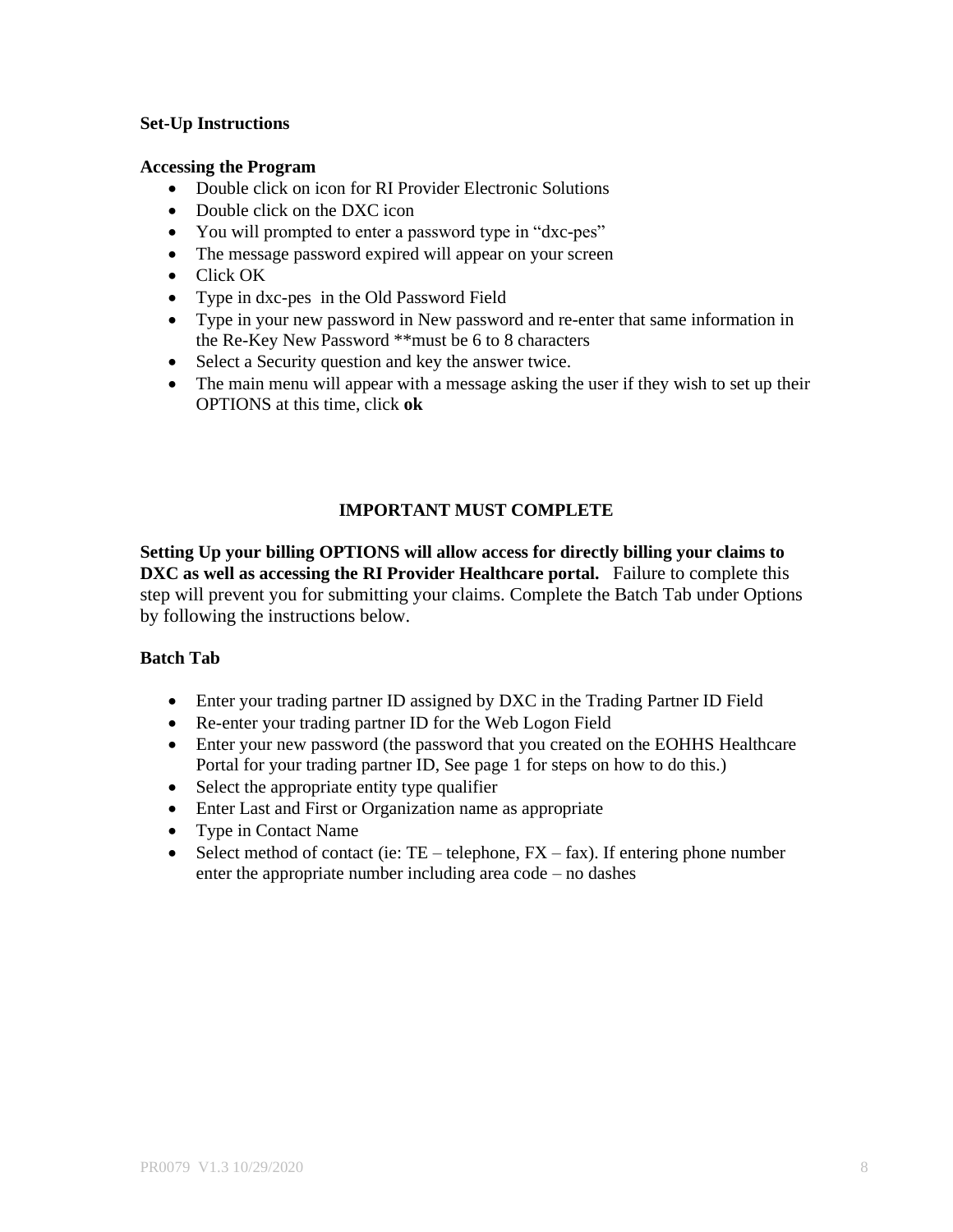| <b>DI</b> Options                                                             | X            |
|-------------------------------------------------------------------------------|--------------|
| <b>Batch</b><br>Web.<br>Carrier<br>Modem<br>Payer/Processor<br>Retention      |              |
| Trading Partner ID 800000085                                                  |              |
| Web Logon 800000085<br><b>EXXXXXXXX</b><br><b>Web Password</b>                |              |
| <b>Entity Type Qualifier 1</b><br>╶╶                                          |              |
| First Name PROVIDER<br>Last/Org Name TESTING<br>мı                            | $He$ lp      |
| <b>Submitter Contact Information</b>                                          |              |
| Communication Numbers/Qualifiers: 1 14017848014<br>$TE$ $\blacktriangleright$ | Print        |
| 2<br><b>IPROVIDER</b><br><b>Contact Name</b><br>3<br>▼                        | 0K           |
|                                                                               | <b>Close</b> |

#### **Web Tab**

- Verify that Microsoft Internet Explorer Pre-config settings is checked to utilize your internet service provider
- The Environment Indicator defaults to P
- The other fields are not required.

| <b>D</b> <sup>t</sup> Options                                                                                                                                               | $\Sigma$ |  |  |  |
|-----------------------------------------------------------------------------------------------------------------------------------------------------------------------------|----------|--|--|--|
| Web<br>Batch<br>Modem<br>Carrier<br><b>Retention</b><br>Payer/Processor                                                                                                     |          |  |  |  |
| ○ Use Microsoft Internet Explorer Pre-config Settings<br><b>Connection Type</b><br>$\bigcirc$ Modem<br><b>CLAN</b><br><b>Use Proxy Server</b><br><b>Dialup Network</b><br>▼ |          |  |  |  |
| <b>Proxy Information</b><br><b>HTTP Port</b><br><b>Address</b>                                                                                                              | HeIp     |  |  |  |
| <b>HTTPS Port</b>                                                                                                                                                           | Print    |  |  |  |
| <b>Proxy Bypass</b>                                                                                                                                                         | OK       |  |  |  |
| RAS Phone # 1-866-726-4804<br>Environment Ind $ P $<br>Install RAS<br>$\vert \mathbf{v} \vert$                                                                              | Close    |  |  |  |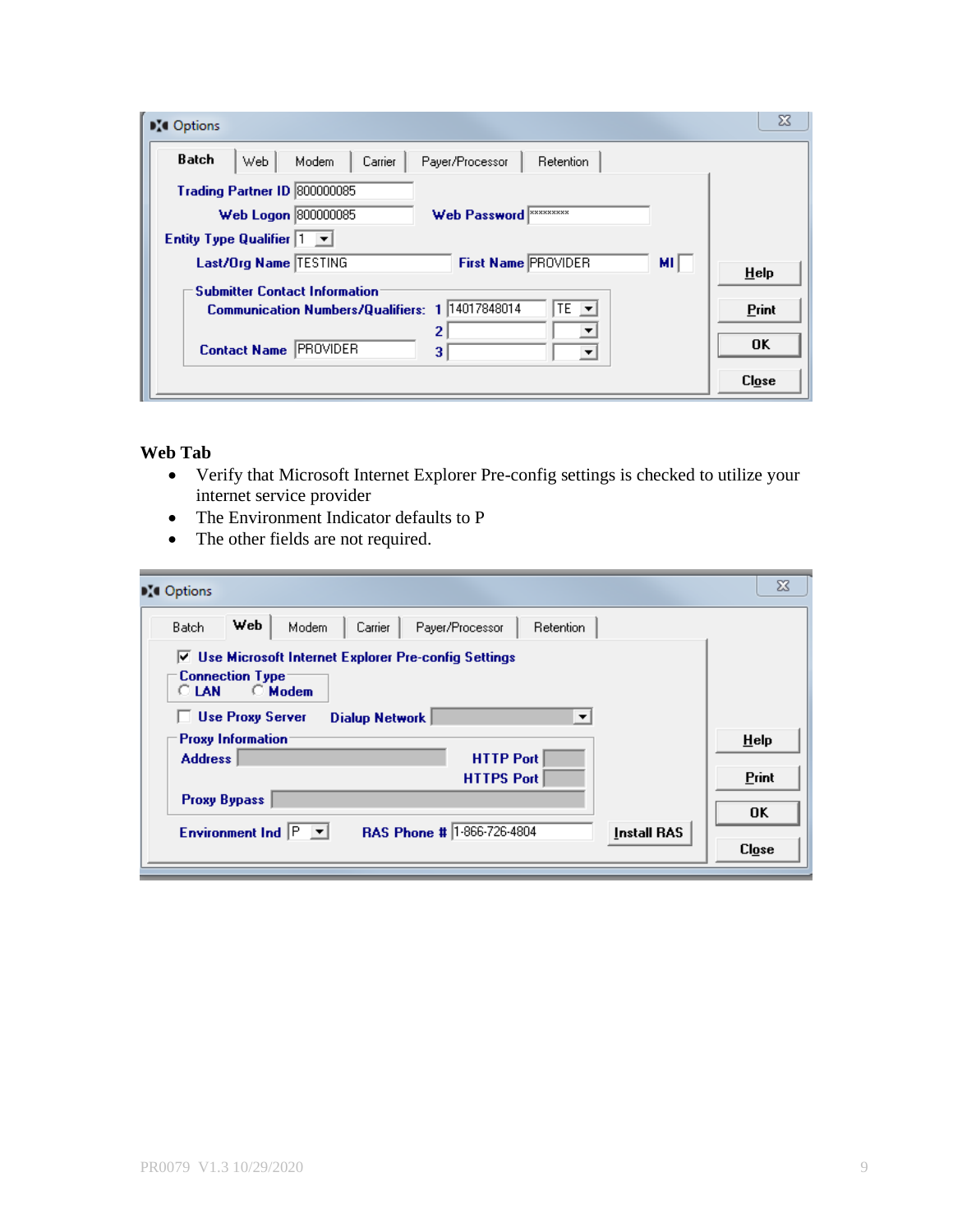# **Modem Tab**

• This defaults to the choices in the example, no changes are necessary

| <b>DI</b> Options                                                       | $\Sigma\!$                        |
|-------------------------------------------------------------------------|-----------------------------------|
| Modem<br>Web<br>Carrier<br><b>Batch</b><br>Payer/Processor<br>Retention |                                   |
| Com Port 1                                                              |                                   |
| Modem Type [none]                                                       |                                   |
|                                                                         | HeIp                              |
|                                                                         | Print                             |
| <b>Detect</b>                                                           | 0K                                |
|                                                                         | C <i>l</i> <sub>0</sub> <i>se</i> |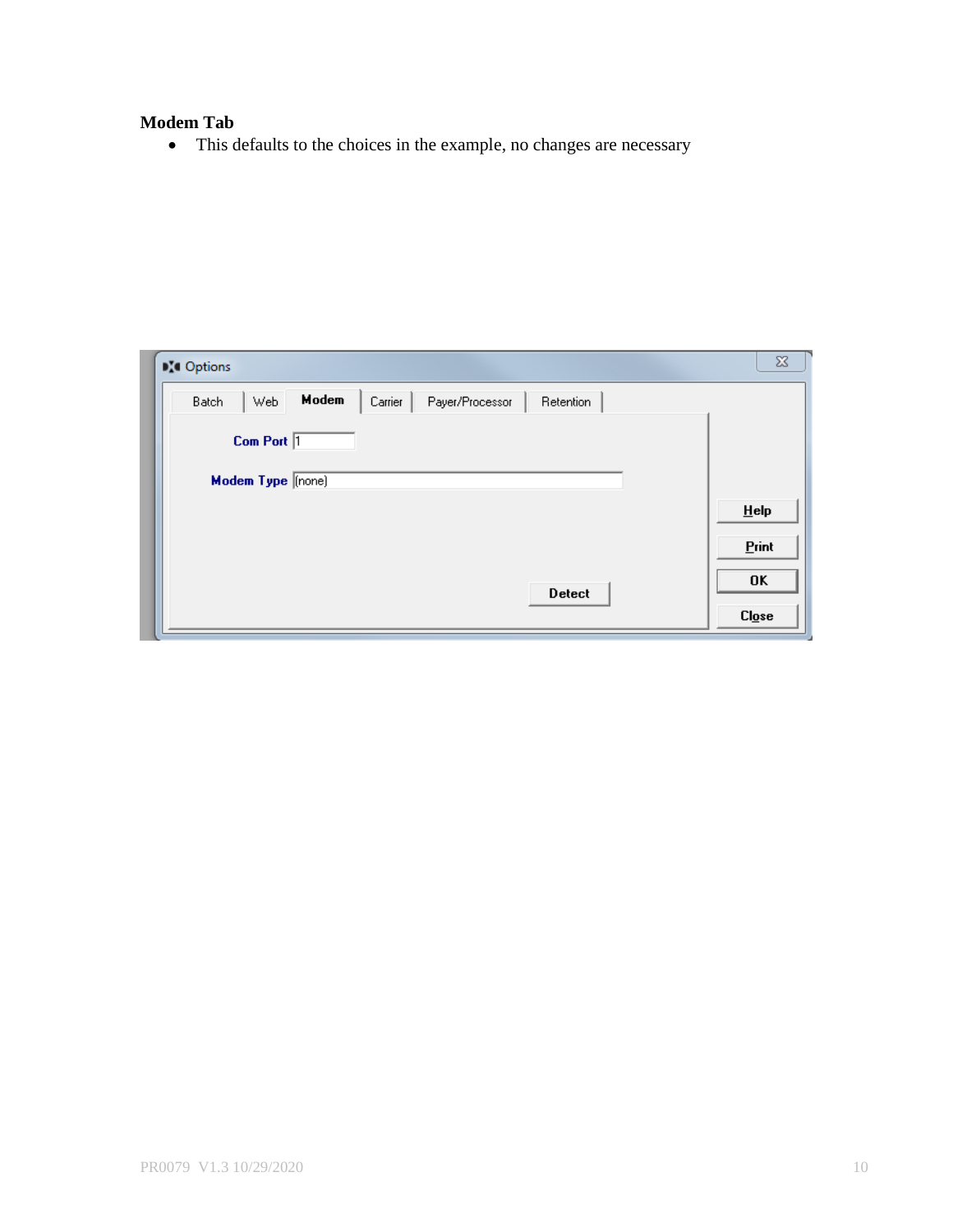## **Carrier Tab**

- Select Batch Web in the drop down of the Carrier ID box
- Select Batch Web under Transaction Type at the very bottom of the box
- Select Carrier ID box again which is now empty and select Batch Web again
- The last process will auto populate the bottom box
- Confirm that P has been selected for Production/Test Indicator

| <b>DI</b> Options       |                  |                                                 |                                        |      | $\overline{\text{23}}$ |
|-------------------------|------------------|-------------------------------------------------|----------------------------------------|------|------------------------|
| Web.<br><b>Batch</b>    | Carrier<br>Modem | Payer/Processor                                 | Retention                              |      |                        |
| <b>Trans Desc</b>       | BATCH_WEB        |                                                 | 9600<br>Dtr<br>$\vert \bm{\tau} \vert$ |      |                        |
| <b>Carrier ID</b>       | <b>BATCH_WEB</b> | <b>Phone Number</b><br>$\vert \mathbf{v} \vert$ |                                        |      |                        |
| Net ID                  |                  | <b>Net Password</b>                             |                                        |      |                        |
| <b>ATT Menu</b>         |                  | <b>Production/Test Indicator</b>                | $P -$                                  |      | HeIp                   |
|                         |                  |                                                 |                                        |      | Print                  |
| <b>Transaction Type</b> | Carrier Id       | Net Id                                          | <b>Phone Number</b>                    | Dtr. |                        |
| INTACT TRANSMIT         | BATCH WEB        |                                                 |                                        | 9600 | 0K                     |
| BATCH_WEB               | BATCH_WEB        |                                                 |                                        | 9600 |                        |
|                         |                  |                                                 |                                        |      | C <i>log</i>           |
|                         |                  |                                                 |                                        |      |                        |